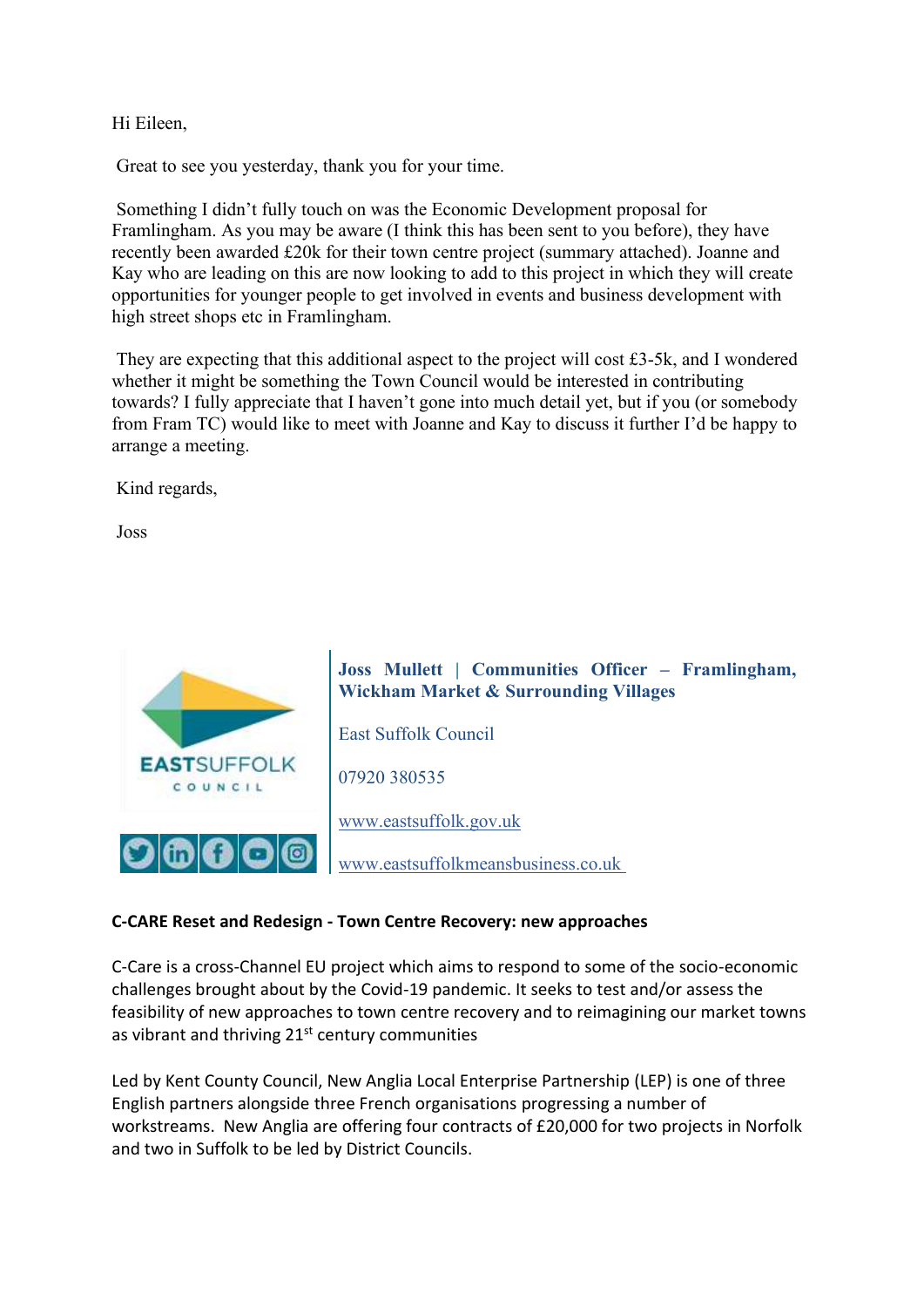#### **Project Summary**

East Suffolk Council has been delivering a comprehensive towns development programme over the last two years, which has seen work to provide capacity and skills to towns, event support and delivery, and a focus on using digital technology to better collect data on the usage of town centres.

Since the installation of town centre public WiFi and Geo-sense technology in the market town of Framlingham in 2020, we have been able to establish a baseline of metrics focused on usage of the town centre. Interrogating that data has shown that young people aged between 13 – 19 are using the town centre approximately 34% less than those aged 20 - 30. In addition to this, those aged between  $30 - 40$  years of age are using the town centre by as much as 48% less than 20 – 30-year-olds. The data captured shows that there is lack of engagement from both by our 'next generation', likely to be caused by lack of suitable town centre uses and public transport issues, and from what are likely to be 'young family' parents. However, the footfall metrics from those aged 20 – 30 is likely to be symptomatic of the young people that move back to their hometown following their higher / further educational studies. This has been further highlighted through the work being undertaken within the East Suffolk Town Celebrations Event consultancy work. Engagement with stakeholders though this work has highlighted concerns about succession planning for future town centre projects, activities, and planning.

The project will procure an external consultant to deliver a package of youth-focused engagement work through the delivery of an engagement strategy. The project will focus on Framlingham town centre and the project will consist of a number of elements starting with a research and action planning phase to research the youth landscape (groups, current levels of engagement, barriers to engagement) in Framlingham and to look at different ways to engage the cohort. The project will analyse the barriers of engagement for young people / young families in using Framlingham town centre will look at how these can be overcome through direct engagement.

The project will also establish a core pilot group setting them a challenge to plan, organise and deliver a town centre event that engages our target audience. The engagement strategy will also look at how we can successfully engage young people into wider town centre groups and activities, providing opportunities to have a voice, to get directly involved, and ultimately to provide a town centre which meets the future needs of the population.

The project will focus on local skills development, including how town centre development and engagement can incorporate skills development, such as work experience / placement schemes, volunteering, mentoring (those aged  $20 - 40$ ), and training accreditations. For those aged 30 – 40 there can also be a focus on how these events can be developed into enterprise opportunities.

We will work with Framlingham Town Council, Framlingham Business Association, local educational providers, and local community groups to deliver the project.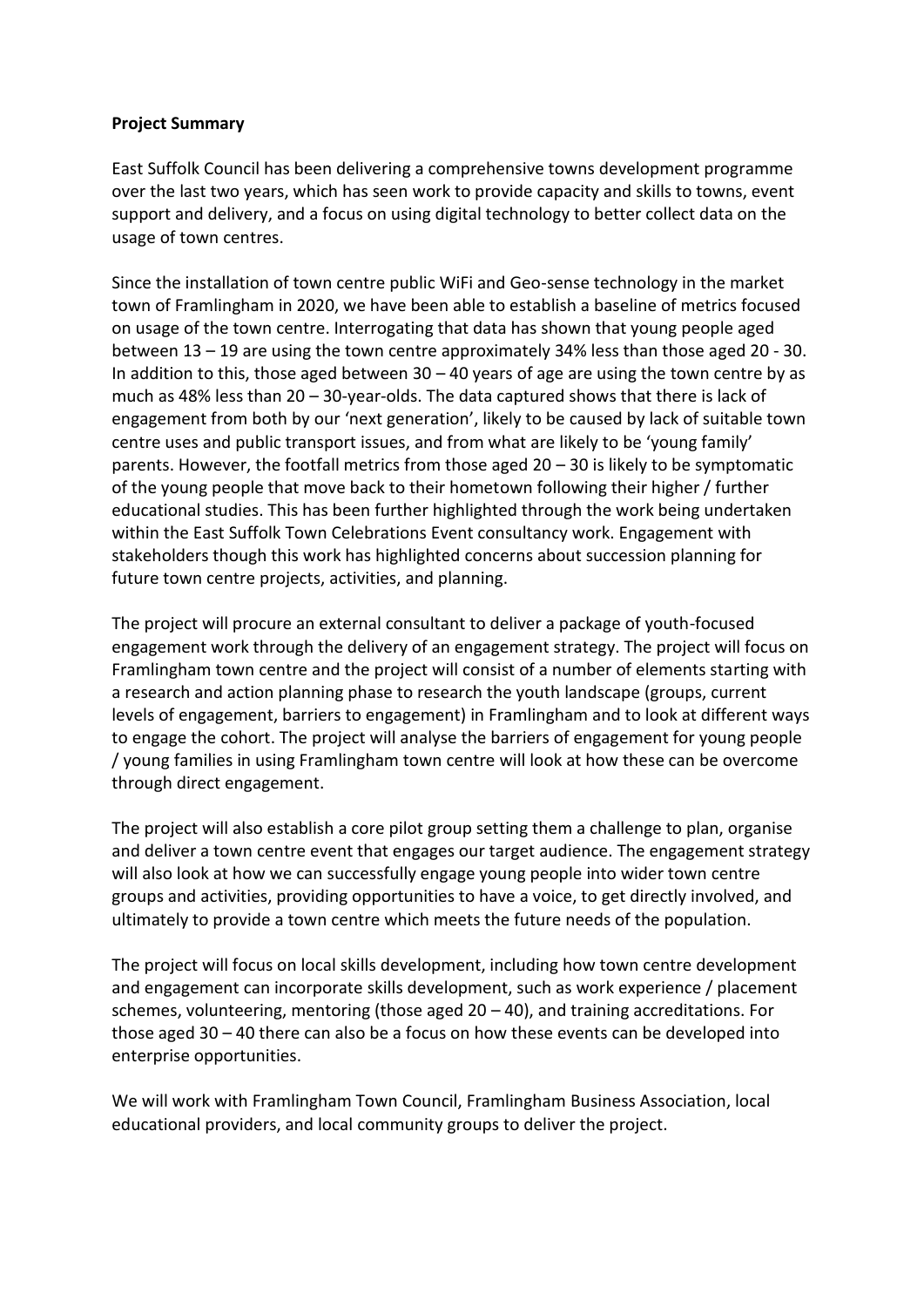# **Project Costs**

The total project cost is £20,000 and the budget breakdown is as follows:

- £11,000 for the delivery of an engagement strategy through a procured consultant.
- £5,000 to deliver a town centre-based event, which will be coordinated by the procured consultant who delivered the engagement strategy.
- £4,000 for post project analysis and evaluation. The analysis and evaluation will be completed by the consultant, including engagement with East Suffolk Council, Framlingham Town Council, Framlingham Business Association, local educational providers, and local community groups.

We are currently in process to secure a further £3,000 of match-funding (unsecured) from the Framlingham, Wickham Market and Villages Community Partnership. If additional match funding was secured this would fund additional activities to provide enterprise and skills development, e.g. it could be one-to-one guidance to enable someone to trial a market stall business idea at an event.

## **Time Frames**

In terms of project timeframes, the project will be procured between April – May 2022, with research and feasibility work being undertaken between June – July 2022, engagement work and the development of a core group taking place between September – November and final deliver of the event, follow up analysis and evaluation taking place between December 2022 – March 2023.

## **Strategic Fit**

This project seeks to expand / build on the positive outcomes that pilot projects undertaken through our town's development work, bringing together a number of workstreams to enable a long-lasting legacy for our towns, that delivers community / business ownership to assist with the recovery from the pandemic and future resilience. We are looking to combine a range of projects in an evolved and dynamic way and in this case look to pilot a project based on town feedback that will maximise the benefits the pilot projects have brought and address the capacity, resource and skills gaps within towns to enable them for the future.

Our proposal focuses on the impacts of the pandemic and how that has affected usage of Framlingham town centre, but it also recognises that many town centres were facing issue pre-pandemic including vacant shops and reduced footfall.

Our work through the East Suffolk Towns Development Programme has focused on establishing our market towns as visitor destinations, using data to pilot and test new ways of attracting people back into the high street, making them fit for the 21<sup>st</sup> Century. This project will trial a new approach and specifically focus on young people / young families and how they engage (or don't) with Framlingham town centre. This project will look at new